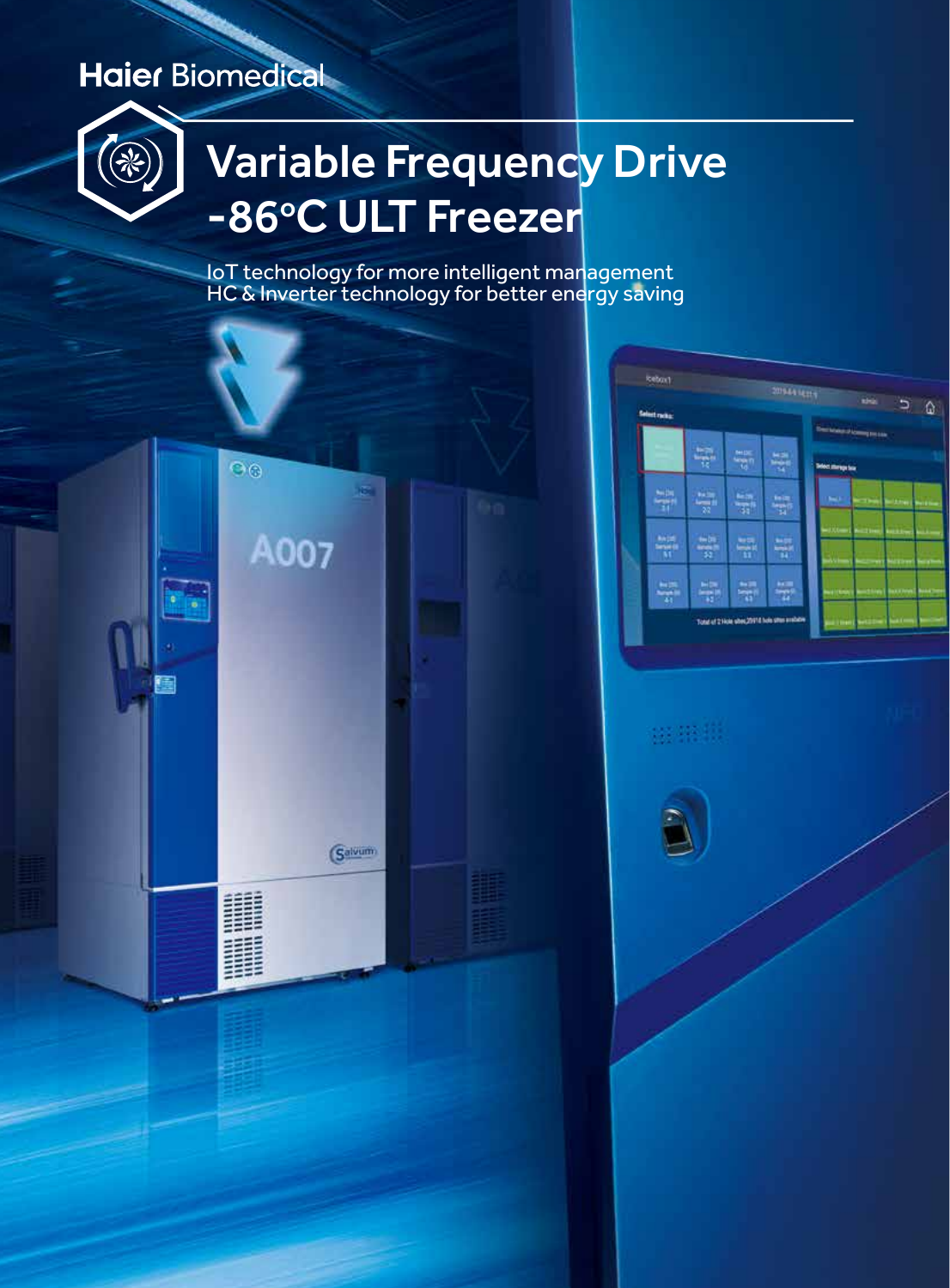### Scope of Application >

It can be used for low-temperature tests and other tests which require strict storage condition for the viruses, pathogens, red blood cells, white blood cells, skin, bones, bacteria, semen, biological products, ocean products, electronic devices and special materials. Application could be found at blood stations, hospitals, disease control and prevention centers, scientific research institutions, enterprises in electronics and chemical industry, biomedical engineering institutes and pelagic fishery companies and etc.

### Advanced hardware system



Smart full-size touch screen 10 inch capacitive touch screen, state-of-art UI design coupled with sample management system, optimal user experience



HC & variable frequency drive refrigeration system for additional energy saving

More advanced innovative design and excellent energy saving performance. Energy consumption is down to a single digit



New robust and durable handle, optional fringer print lock and NFC electromagnetic lock

New robust and durable handle and built-in lock with 4 keys More flexible configuration: optional finger print lock and NFC card access

### loT software system



#### Simplified sample management experience

Smart storage: scanning gun& barcode for precise identification, simple and effortless Precise delivery: retrieve your samples with higher precision and efficiency



#### Interconnected multi terminals for monitoring safety

Check the real-time operating status via mobile phones or palmtop, simple and reliable

### Shortening the access time from 1 minute to 1 second

Changing ransacking boxes and chests and manually recording to one-gun, one-code and one-key operation, realizing double screen synchronization and one-second access



Changing scattered equipment to all-time, all-weather, all-direction and multi-screen status monitoring and equipment self-diagnosis by IoT, protecting the sample safety



\_\_\_\_\_\_\_\_\_\_\_\_\_\_\_\_\_\_\_\_\_\_\_\_\_\_\_\_\_\_\_

#### Three-times energy saving and environmental protection

Ultra-low power consumption, down to less than 10KWh/day, world leading energy saving performance

### Friendly design



### Equipped with a variety of safety locks, providing more safety guarantee

Standard equipped with key lock, padlock and optional electromagnetic lock with fingerprint lock, providing multiple safeguards for sample safety



#### Multiple noise reduction measures, lower noise level of 44dB

Special noise-reduction design, ultra silent inverter compressor and variable speed fan, enabling the surroundings to be as silent as possible



#### Massive sample information storage available in the cloud

Hundreds of millions of scientific research and sample information being able to be stored into the cloud server



#### Double foaming for both inner and outer doors and five-layer sealing design

Optimized super-thick V•I•P thermal insulation technology, extending temperature holdover time during power failure and increasing insulation efficiency by 20%

Website:www.haiermedical.com Tel:+86-0532-88935955

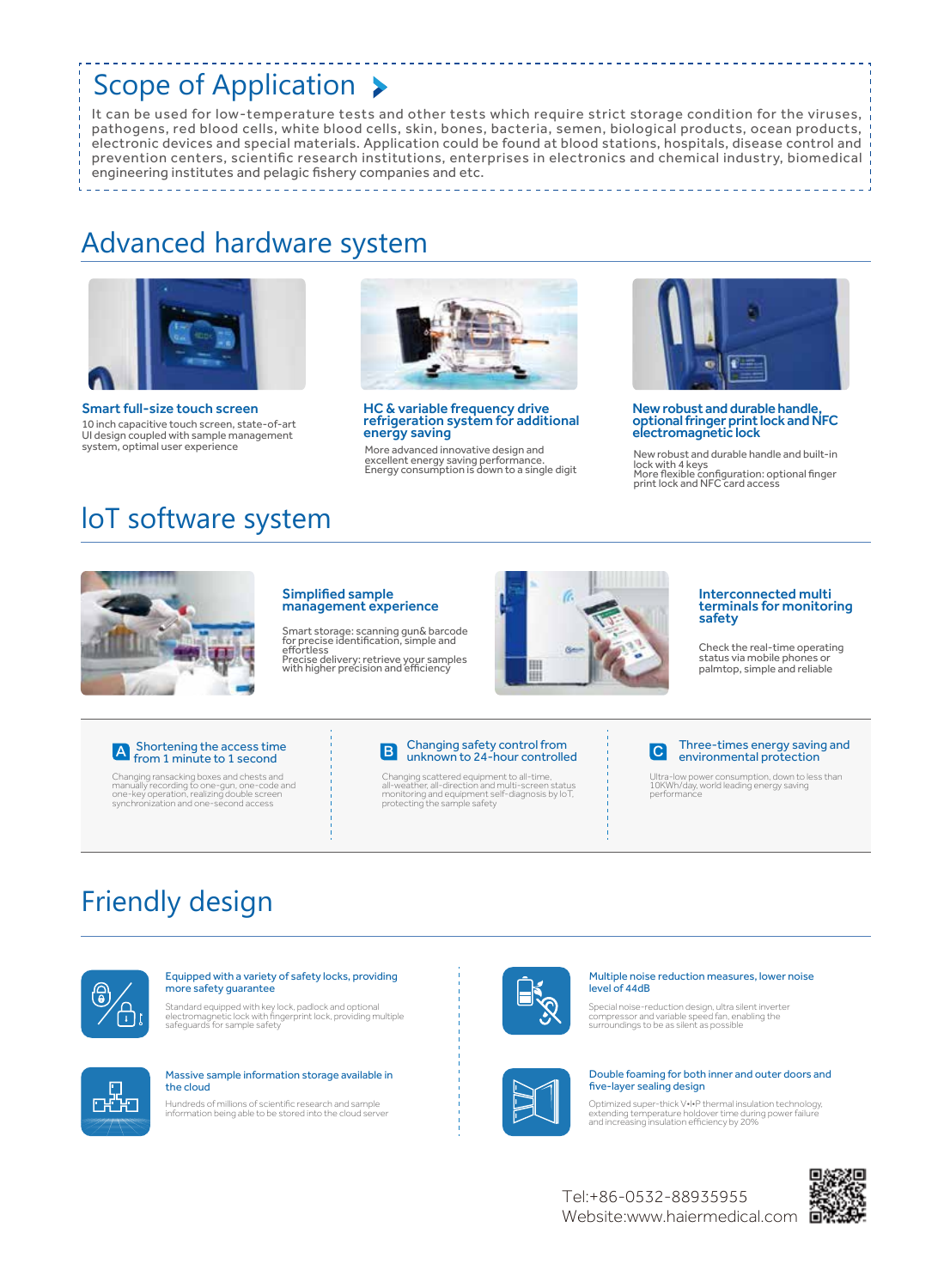## **Specification**

|                                  | Model                        | <b>DW-86L579BPT</b> | DW-86L729BPT      | <b>DW-86L829BPT</b>  | <b>DW-86L959BPT</b> |
|----------------------------------|------------------------------|---------------------|-------------------|----------------------|---------------------|
|                                  | Cabinet Type                 | Upright             | Upright           | Upright              | Upright             |
| <b>Technical</b>                 | Climate Class                | $\mathbb N$         | $\mathbb N$       | $\mathbb N$          | $\mathbb N$         |
|                                  | Cooling Type                 | Direct cooling      | Direct cooling    | Direct cooling       | Direct cooling      |
| <b>Data</b>                      | Defrost Mode                 | Manual              | Manual            | Manual               | Manual              |
|                                  | Refrigerant                  | HC                  | HC                | HC                   | HC                  |
|                                  | Noise((dB(A))                | 43.5                | 43.5              | 43.5                 | 47                  |
| Performance                      | Cooling Performance(°C)      | $-86$               | $-86$             | $-86$                | $-86$               |
|                                  | Temp Range(°C)               | $-40 - 86$          | $-40 - 86$        | $-40 - 86$           | $-40 - 86$          |
| <b>Control</b>                   | Controller                   | Microprocessor      | Microprocessor    | Microprocessor       | Microprocessor      |
|                                  | Display                      | LCD                 | <b>LCD</b>        | <b>LCD</b>           | LCD                 |
| <b>Electrical</b><br><b>Data</b> | Power Supply(V/HZ)           | $100 - 230/50/60$   | $100 - 230/50/60$ | $208 \sim 230/50/60$ | $208 - 230/50/60$   |
|                                  | Power(W)                     | 1100                | 1100              | 1100                 | 1300                |
|                                  | Electrical Current(A)        | $\,$ 6 $\,$         | 6                 | 6                    | $\overline{7}$      |
|                                  | Capacity(L/Cu.Ft)            | 579/20.4            | 729/25.7          | 829/29.2             | 959/33.9            |
|                                  | Net/Gross Weight             | 325/355             | 350/385           | 380/415              | 450/485             |
|                                  | (approx)                     | 716.5/782.6         | 771.6/848.8       | 837.7/914.8          | 992.1/1069.2        |
|                                  | Interior Dimension           | 620*716*1310        | 766*716*1310      | 870*716*1310         | 1016*716*1310       |
| <b>Dimensions</b>                | $(W^*D^*H)$                  | 24.4*28.2*51.6      | 30.2*28.2*51.6    | 34.3*28.2*51.6       | 40.0*28.2*51.6      |
|                                  | <b>Exterior Dimension</b>    | 895*998*1980        | 1046*998*1980     | 1145*998*1980        | 1296*998*1980       |
|                                  | $(W^*D^*H)$                  | 35.4*39.3*78.0      | 41.2*39.3*78.0    | 45.1*39.3*78.0       | 51.0*39.3*78.0      |
|                                  | Packing Dimension            | 950*1055*2150       | 1100*1105*2150    | 1190*1045*2150       | 1365*1105*2150      |
|                                  | $(W^*D^*H)$                  | 37.4*41.5*84.6      | 43.3*43.5*84.6    | 46.9*41.1*84.6       | 53.7*43.5*84.6      |
|                                  | Container Load(20'/40'/40'H) | 12/24/24            | 10/20/20          | 8/20/20              | 8/16/16             |
|                                  | Remote Alarm                 | Y                   | Y                 | Υ                    | Y                   |
|                                  | High/Low Temp                | Y                   | Y                 | Y                    | Y                   |
|                                  | Hot Condenser                | Y                   | Y                 | Y                    | Y                   |
| <b>Functions</b>                 | Power Failure                | Y                   | Y                 | Y                    | Y                   |
|                                  | Sensor Error                 | Y                   | Y                 | Y                    | Y                   |
|                                  | Low Battery                  | Y                   | Y                 | Y                    | Y                   |
|                                  | High Ambient Temp            | Y                   | Y.                | Y                    | Υ                   |
|                                  | Door Ajar                    | Y                   | Y                 | Y                    | Y                   |
|                                  | Caster                       | Y                   | Y.                | Y                    | Y                   |
|                                  | Foot                         | Y                   | Y                 | Y                    | Y                   |
|                                  | Test Hole                    | Y/2                 | Y/2               | Y/2                  | Y/2                 |
| <b>Accessories</b>               | Shelves/Inner Doors          | 3/4                 | 3/4               | 3/4                  | 3/4                 |
|                                  | USB Interface                | Y                   | Y                 | Y                    | Y                   |
|                                  | 5V Power Supply Port         | Y                   | Y                 | Y                    | Y                   |
|                                  | Temp Recorder                | Optional            | Optional          | Optional             | Optional            |
|                                  | 485 Port                     | Standard            | Standard          | Standard             | Standard            |
|                                  | CO2 Backup System            | Optional            | Optional          | Optional             | Optional            |
|                                  | LN2 Backup System            | Optional            | Optional          | Optional             | Optional            |
| <b>Others</b>                    | Certificate                  | $CE$ , $UL$         | CE, UL            | CE, UL               | CE, UL              |

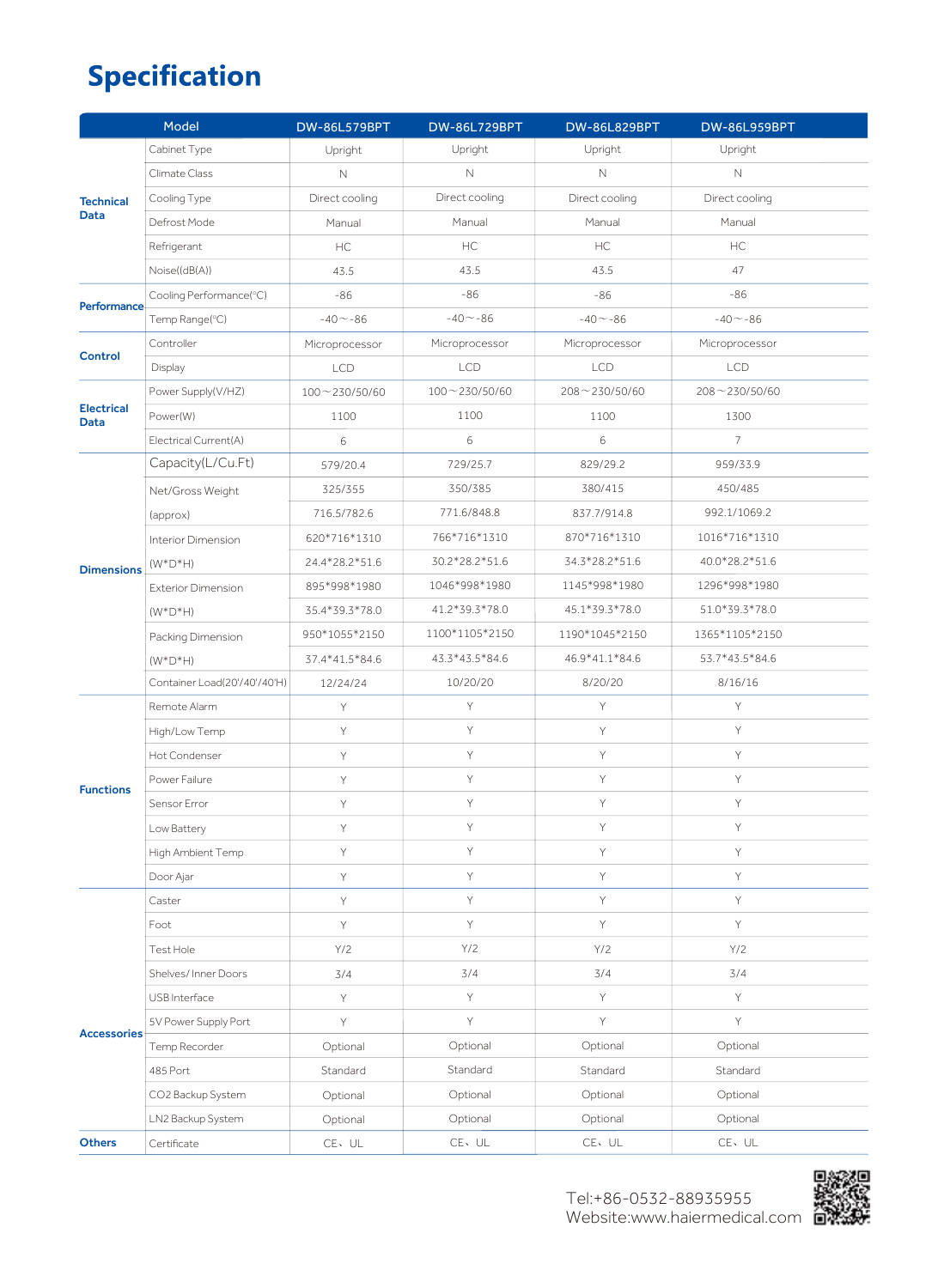## **Haier Biomedical**



# -86°C ULT Freezer (Twin Cool)

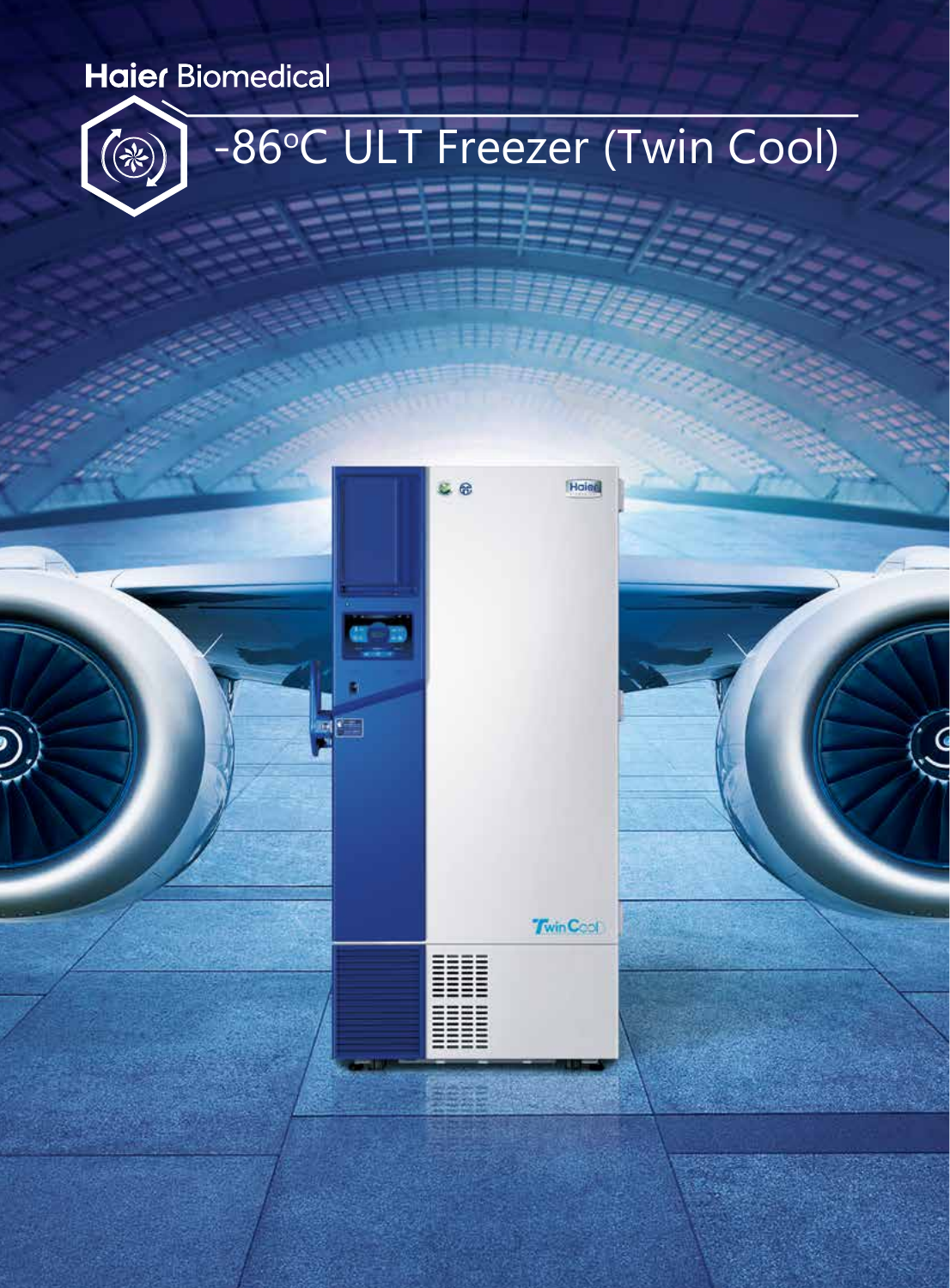### Scope of Application >

It can be used for low-temperature tests and other tests which require strict storage condition for the viruses, pathogens, red blood cells, white blood cells, skin, bones, bacteria, semen, biological products, ocean products, electronic devices and special materials. Application could be found at blood stations, hospitals, disease control and prevention centers, scientific research institutions, enterprises in electronics and chemical industry, biomedical engineering institutes and pelagic fishery companies and etc.

### Advanced hardware system



#### Smart full-size touch screen

10 inch capacitive touch screen, state-of-art UI design coupled with sample management system, optimal user experience, better man-machine interaction



#### New robust and durable handle, optional fringer print lock and NFC electromagnetic lock

New robust and durable handle and built-in lock with 4 keys More flexible configuration: optional finger print lock and NFC card access

### loT software system



## management experience

Simplified sample

Smart storage: scanning gun& barcode for precise identification, simple and effortless Precise delivery: retrieve your samples with higher precision and efficiency

#### Interconnected multi terminals for monitoring safety

Check the real-time operating status via mobile phones or palmtop, simple and reliable

### A Dual independent refrigeration systems, making the samples safer

\_\_\_\_\_\_\_\_\_\_\_\_\_\_\_\_\_\_\_\_\_\_\_\_\_\_\_\_\_\_\_

The dual refrigeration systems run independently<br>and alternately, and both of them can reach up to<br>-80°C through independent refrigeration. In case<br>that failure occurs to one system, the sample<br>storage safety can still be

#### B High speed refrigeration and frequently opening of the door needing not to be worried

It uses auto-cascade hydrocarbon refrigeration<br>technology and can realize quick cooling; it only<br>needs 180 minutes to reduce the temperature<br>from 25°C to --80°C. Normally, the<br>temperature in the refrigerator can quickly<br>re

#### Energy saving and environment protection

 $\left| \mathbf{c} \right|$ 

It adopts auto-cascade hydrocarbon<br>refrigeration technology, three-layer energy<br>saving and superinsulation design, which can<br>increase the insulation efficiency by 30%, and<br>recalize the energy saving by 50%. Its daily power

### Friendly design



ш Ш

### Equipped with a variety of safety locks, providing more safety guarantee

Standard equipped with key lock, padlock and optional electromagnetic lock with fingerprint lock, providing multiple safeguards for sample safety



#### Multiple noise reduction measures, reducing the noise down to 53dB

Special noise-reduction design matching with super silent compressor and energy-saving fan, lower noise level

#### Double foaming for both inner and outer doors and five-layer sealing design

Optimized super-thick V•I•P thermal insulation technology, extending temperature holdover time during power failure and increasing insulation efficiency by 20%.

Website:www.haiermedical.com Tel:+86-0532-88935955







Hundreds of millions of scientific research and sample information being able to be stored into the cloud server